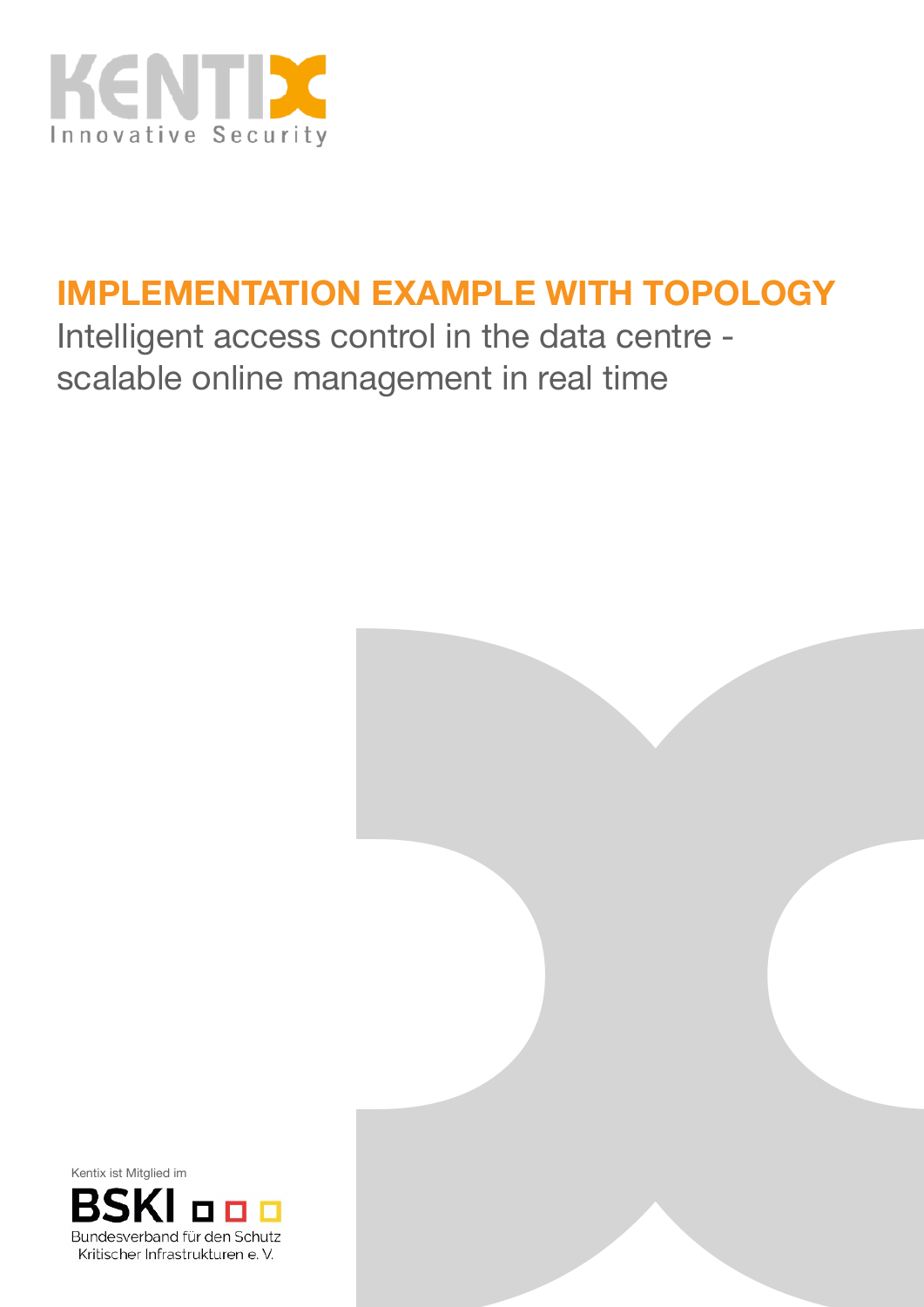## Intelligent access control in the data centre - Scalable online management in real time

#### *The requirement*

*Access control in a data centre, whether it is one's own or that of a third party operator, places special demands on companies and organisations. On the one hand, an appropriate level of protection in accordance with legal and organisational requirements, and on the other hand, a maximum of automation and resource-saving system management are required.*

*In the access, suite, cage and rack level controlled access, its documentation and 24/7 monitoring of the locking status of all doors.* 

*All data should be clearly monitored in a dashboard from any location and undesired states should be alarmed. Installation and operation shall be cost-efficient and simple. Open interfaces should enable easy integration into third-party systems. Free scalability, modularity and cost-effective, simple maintenance must be part of the solution concept.*

#### *The Kentix system solution*

Access control is handled by the Kentix online IP access control system, in which each individual locking point is always online and is managed centrally via a web front, among other things.

IP wall readers with RFID and PIN code readers are used at the entrances, suites and cages, two of which are connected to an AccessManager. The AccessManager provides the power from the integrated PoE splitter that is required to open an electromechanical lock in the event of an authorised booking. In addition, door contacts are connected to the AccessManager to permanently monitor the status of the doors.

The IT enclosures are equipped with an IP rack lever RA4 at the front and rear, also with RFID and PIN code readers be connected to an AccessManager. The connection between the AccessManager and the IP rack levers is established by one distributor box per IT enclosure, which also allows the connection of 2 door contacts.

Thanks to the integrated locking contact in the IP rack lever, the status of each IT cabinet door is thus known in real time at all times.

Via an integrated web server application and/ or open interfaces, the system can be managed automatically from a central location in real time and authorisations can be granted or revoked. Furthermore, it is documented or, if necessary, alerted as to who, when and where access was gained and what the status of each individual door is. Remote opening of doors is also possible through the integrated software.

The simple, up-to-date and resource-saving operation is realised by the KentixOS. The KentixOS is the integrated, freely scalable and modular IoT software platform which, in addition to the web front ends, provides open interfaces for easy integration into third-party systems (ReST-API, WebHooks, SNMP, LDAP, etc.). At the same time, the KentixOS is the basis for further AI analyses and visualisations.